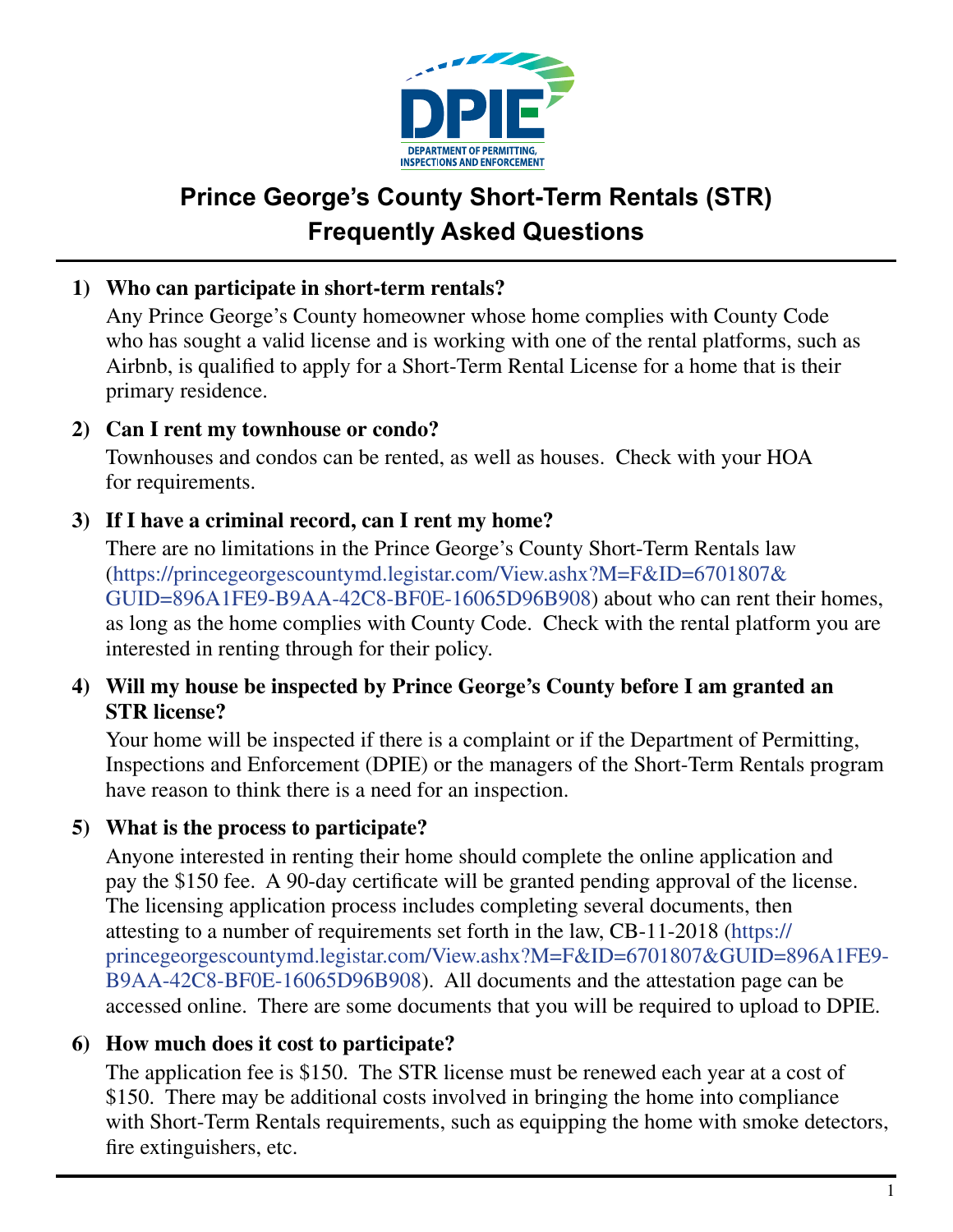# **7) If I change my mind after I apply, can I get my money back?**

Any fees paid in the application and licensing process are nonrefundable.

# **8) What if I apply for a license and the County denies me?**

 Applicants who are denied a license by the administrators of the Short-Term Rentals program have the right to appeal, first to the DPIE Enforcement Division Associate Director. If they disagree with that finding, they may appeal to the Prince George's County Board of Appeals. There is a \$200 fee to file an appeal with the board.

# **9) Do I have to have insurance to rent my house?**

 Yes. Applicants for STR licenses have attested to having \$1 million in liability insurance, as required by most rental companies, and have provided a copy of the \$1 million liability insurance policy. Failure to show proof of the liability insurance will mean disqualification from licensure.

# **10) Can I rent my house if I have a dog?**

 Check with your company to find out about requirements for pets. Prince George's County has no limits on renting if you have pets if you disclose the pet(s) on the application form and the pet does not pose a threat to a renter. The County assumes no liability as it relates to pets. Renters who stay at homes with pets do so at their own risk.

# **11) What happens if I get caught lying or "misrepresenting" on my rental license application?**

 Falsifying the licensing documents can result in denial of a rental license application or permanent revocation of an active rental license.

## **12) Do I have to own the house to rent it?**

 Yes. Applicants for the STR license are required to provide proof of ownership of the property.

## **13) Do I have to live in the house to rent it under the STR program?**

Yes. Hosts are required to attest that the property is their permanent residence.

## **14) My house is small. Is there a requirement that there be a certain number of square feet per person?**

 Prince George's County has no requirements related to the size of STR homes. Check with the rental platform through which you plan to rent.

# **15) Do I have to inform my neighbors that I am going to rent my house?**

 Yes. Applicants for short-term rental licenses are required to notify neighbors directly on both sides, behind and in front of the dwelling. Applicants are required to attest to the fact that they have made the notifications. Applicants must also notify their local civic or homeowners association and be current with any requirements of homeowner agencies that regulate their communities.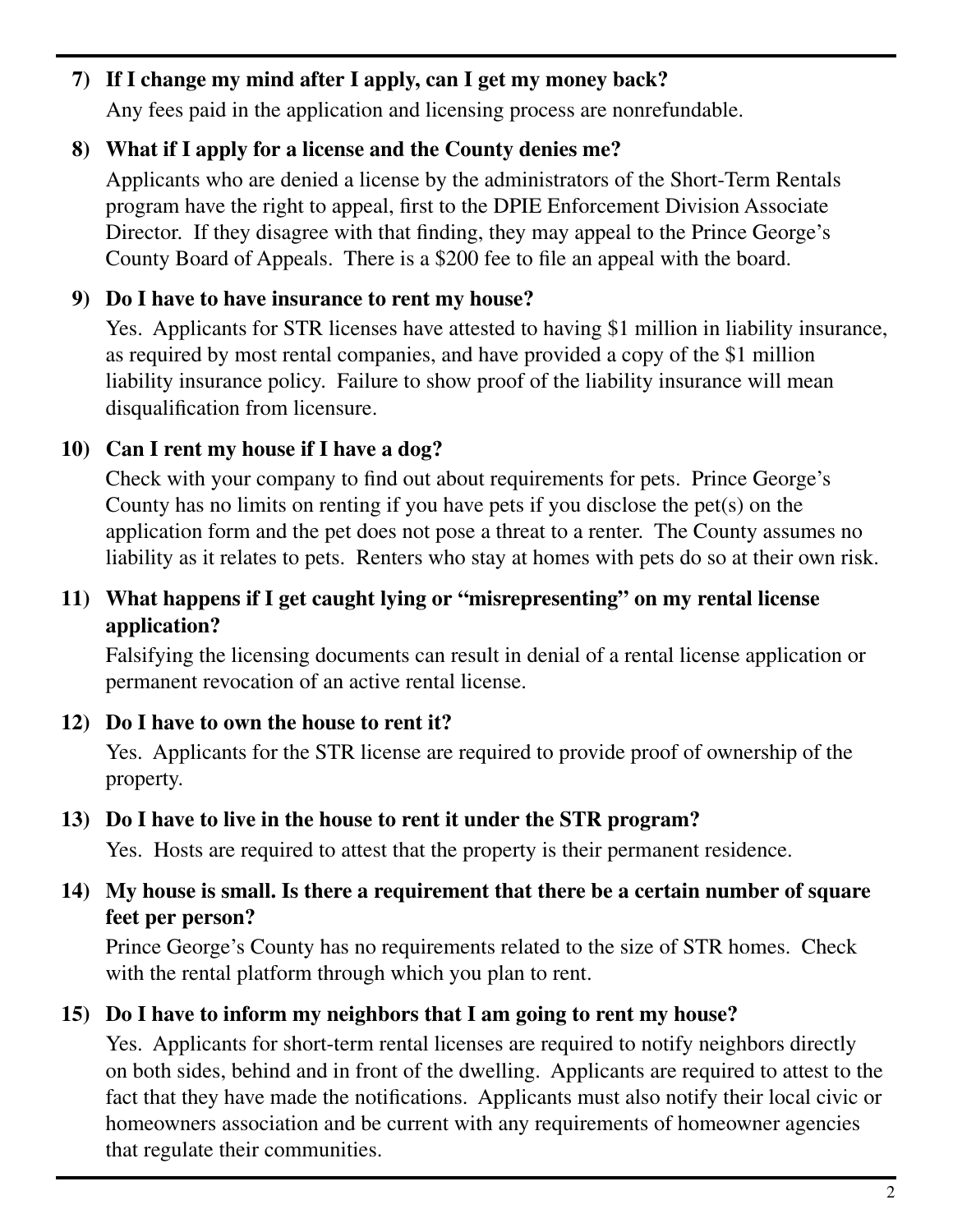**16) Some of my neighbors don't like me. What if they don't want me to rent my house?** You are required to notify your neighbors. However, it is not likely that they would be able to block the license unless they can prove the home is not in compliance, is unsafe, or there is some other significant problem.

#### **17) If someone staying in my house does something to one of the neighbors' property, am I liable?**

That is a question for the rental company with which you have the liability insurance policy.

**18) If someone visits a renter in my home, am I liable if they get hurt?**

 You are liable for anyone who is injured in your home. See your liability insurance policy for details.

**19) How do I know if there are hidden cameras or other surveillance equipment in the STR property?**

Prince George's County does not inspect for hidden cameras or other surveillance equipment and bears no responsibility for any incidents that may occur because of hidden surveillance equipment. Check with the rental company for their requirements as for as limits or disclosure of such equipment. You may also want to inspect the sleeping room and bathroom when you arrive at the home and report anything unusual to the rental platform and DPIE via CountyClick 311 (301-883-4748). Though Prince George's County bears no responsibility, possession of hidden, undisclosed surveillance equipment may result in permanent revocation of the STR license.

**20) I plan to rent a house for my daughter, who is only 19. Is there a legal age?** Most platforms require a renter to be of legal age, which is 18 years old in Maryland.

## **21) How do I find out if the community around the house is safe?**

 You may check online law enforcement websites for crime stats and the existence of sex offenders. There are a number of free sites where such information is available. The Maryland Sex Offender Registry (http://www.dpscs.state.md.us/sorSearch/) provides information about homes where sexual predators live. You may also contact the Prince George's County Police Department for information at 301-390-2100.

#### **22) How long can I rent my house out each year?**

According to the legislation, renters:

- Shall not rent the short-term rental for more than 30 consecutive days;
- Shall not rent the short-term rental more than 90 days per calendar year if the short-term rental is unoccupied by the owner;
- Shall not rent the short-term rental more than 180 days per calendar year if the short-term rental is owner occupied;
- Shall not combine allowable time frames to exceed the permissible calendar days for short-term rentals. . .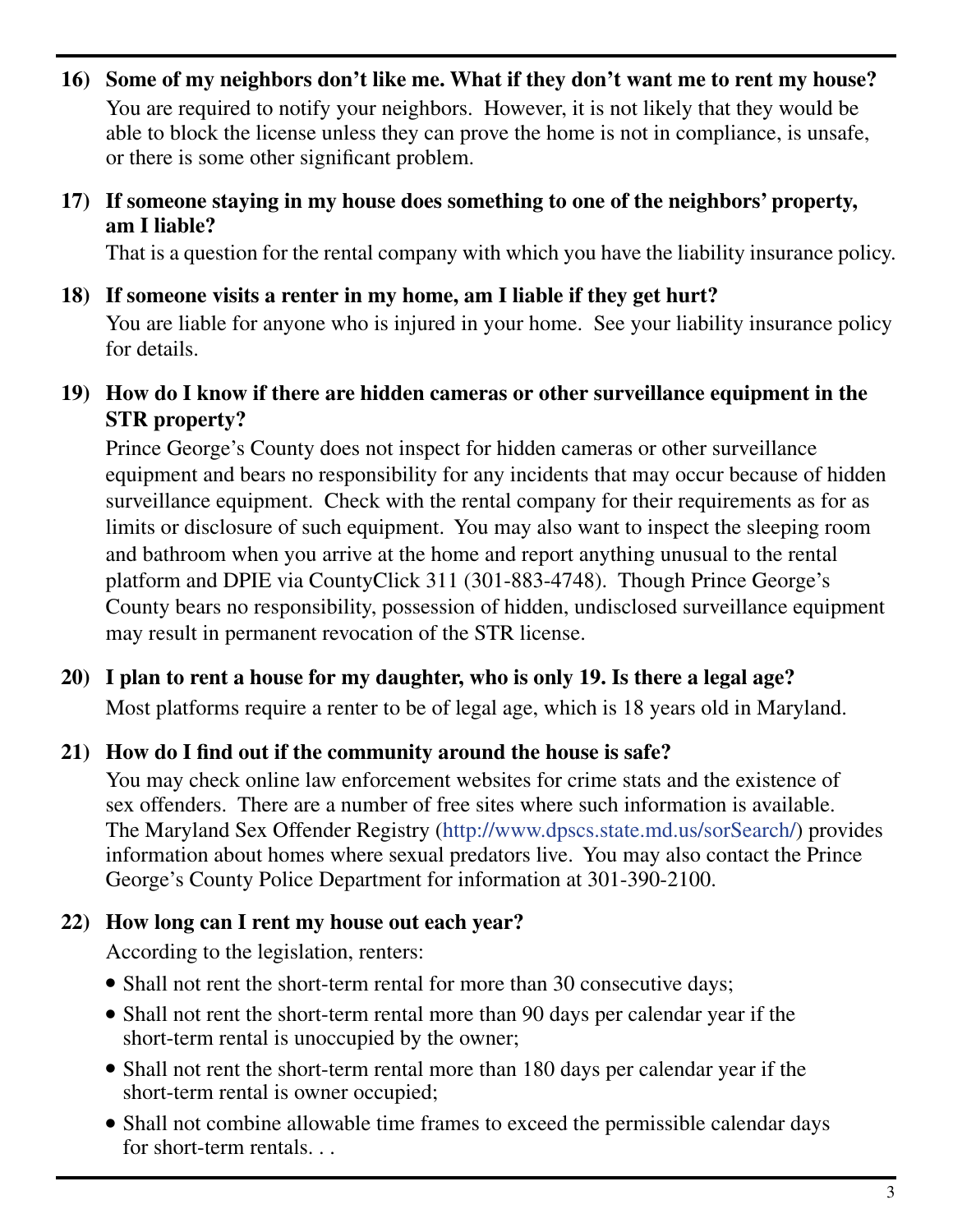**23) Sometime ago I got a citation for having trash in my backyard. Can I still rent? The inside of my house is good.**

 Only owners of properties in good standing — with no violations or citations will be considered for licensure. Dwellings cannot have unpermitted construction or converted or illegally subdivided spaces.

**24) How often do I have to apply for an STR license?**

The short-term rentals license must be renewed each year at a cost of \$150.

**25) I live in a municipality. Are there fees that I will be assessed there?** There may be a requirement for you to have an additional rental license if you live in a municipality. Check with your municipality for requirements (https://www. princegeorgescountymd.gov/594/Incorporated-Municipalities). County municipalities

can be found here.

**26) Is the landlord required to provide parking? How much?**

You must have one parking space for every three overnight guests.

- **27) I travel a lot with my frat brothers. There are 12 of us and we like to stay in the same place. Can we all bunk together, even if there aren't beds for each of us?** Landlords are limited to a maximum of eight renters at a time. They are also limited to a maximum of three guests per bedroom.
- **28) We travel with our dog and cat. Can they stay in the rental house with us?** Check your rental platform for information about pets.
- **29) Can people from overseas rent my house?** There are no prohibitions in the legislation against foreigners renting.
- **30) How can I know if the renters are safe people?** Check to see what kind of vetting of renters the rental company does. DPIE does not vet renters.
- **31) Do I have to clean the place up when I leave the rental?** Check with your company to find out the cleaning requirements.
- **32) Can I advertise my home as a short-term rental?** Check with your platform information about advertising.
- **33) My friend manages a hotel in Prince George's and she was required to take a short training course in human trafficking. Will I be required to do that?**

 Anyone who plans to rent their homes in the Short-Term Rentals program is required to take the training, which consists of watching a video and answering a series of questions.